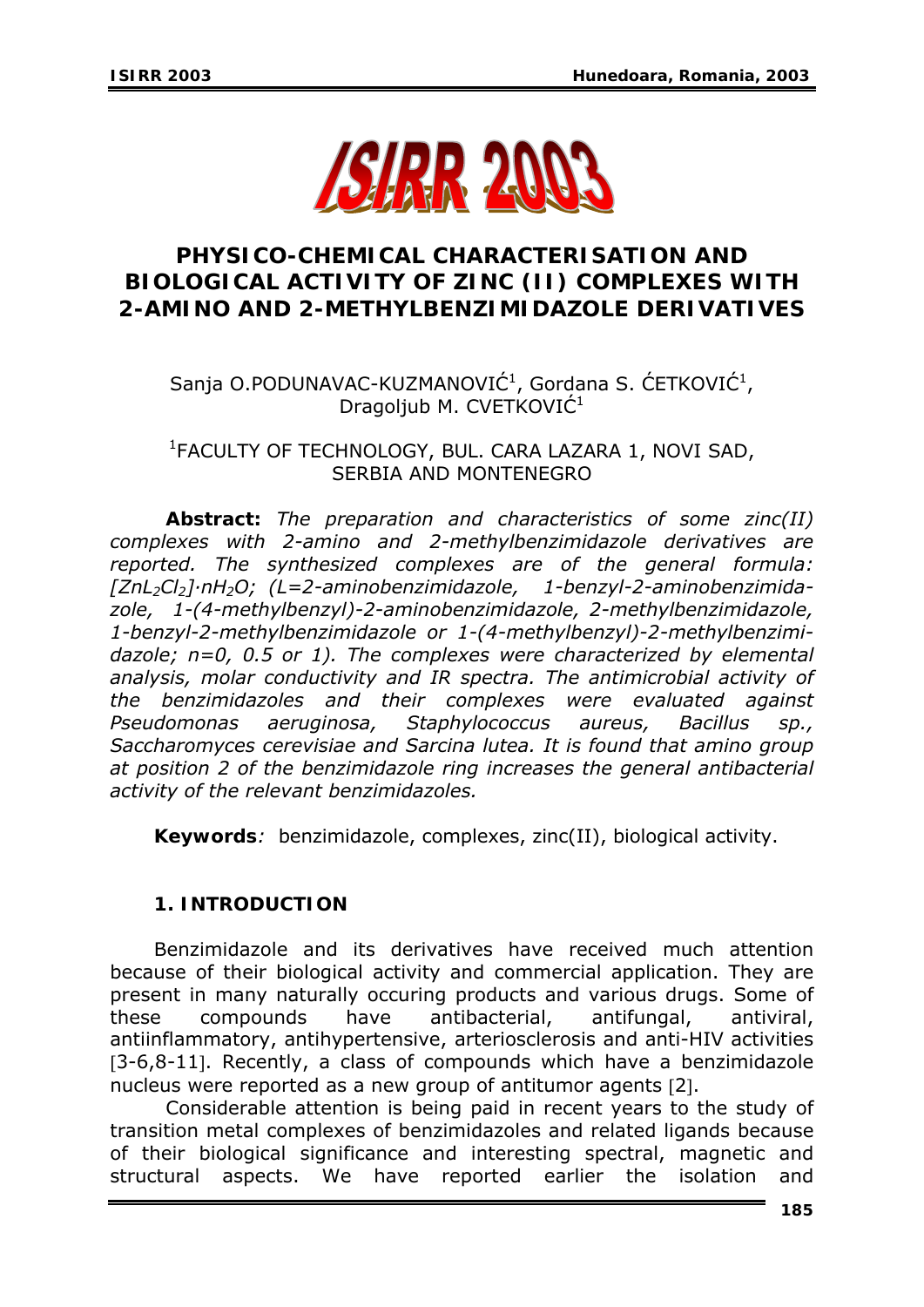characterisation of different metal ion complexes with 2-substituted benzimidazoles [8-11]. A similar study of physico-chemical characteristics and antimicrobial activities of zinc(II) complexes with 2-amino and 2-methylbenzimidazole derivatives is being report here.

#### **2. EXPERIMENTAL**

 All chemicals used to prepare the complexes were of analytical reagent grade, commercially available from different sources.

#### **Synthesis of complexes**

All the complexes were prepared following the same procedure. A solution of 2.5mmol ZnCl<sub>2</sub> in 10cm<sup>3</sup> of EtOH was added into a solution of 5mmol of the ligand (L)  $(L<sup>1</sup>=2$ -aminobenzimidazole, L<sup>2</sup>=1-benzyl-2-aminobenzimidazole, L<sup>3</sup>=1-(4-methylbenzyl)-2-aminobenzimidazole, 2-methylbenzimidazole, L<sup>4</sup>=2-methylbenzimidazole,  $L^5$ =1-benzyl-2-methylbenzimidazole or  $L^6$ =1-(4-methylbenzyl)-2-methylbenzimidazole) in 10cm<sup>3</sup> EtOH. The resulting mixture was boiled under reflux on a water bath for about 2h and then cooled. The complexes were separated from the reaction mixture by filtration, washed with EtOH and dried *in vacuo* over CaCl<sub>2</sub>. The yield of the complexes varied in the range 45-50%.

#### **Measurement methods**

 Elemental analysis was carried out by standard micromethods. Molar conductivies of freshly prepared  $1.10^{-3}$  moldm<sup>-3</sup> solutions (DMF) were measured on a Jenway 4010 conductivity meter. Infrared spectra (KBr pellets) were recorded on an Infrared 457 Perkin-Elmer spectrophotometer.

## **Antimicrobial investigations**

For these investigations the filter paper disc method was applied. Each of the investigated isolates of bacteria were seeded in the tubes with nutrient broth (NB). The seeded NB  $(1cm<sup>3</sup>)$  were homogenized in the tubes with 9cm<sup>3</sup> of melted (45°C) nutrient agar (NA). The homogenous suspension was poured into Petri dishes.

The discs of filter paper (diameter 5mm) were ranged on cool. After cooling on the formed solid medium,  $2.10^{-5}$ dm<sup>3</sup> of the investigated compounds were placed with micropipette. After incubation for 24 hours in thermostat at  $25-27$ °C, inhibition (sterile) zone diameters (including disc) were measured and expressed in mm. Inhibition zone diameter over 8mm indicates the tested compound is active against bacteria under investigation. Every test was done in three replications.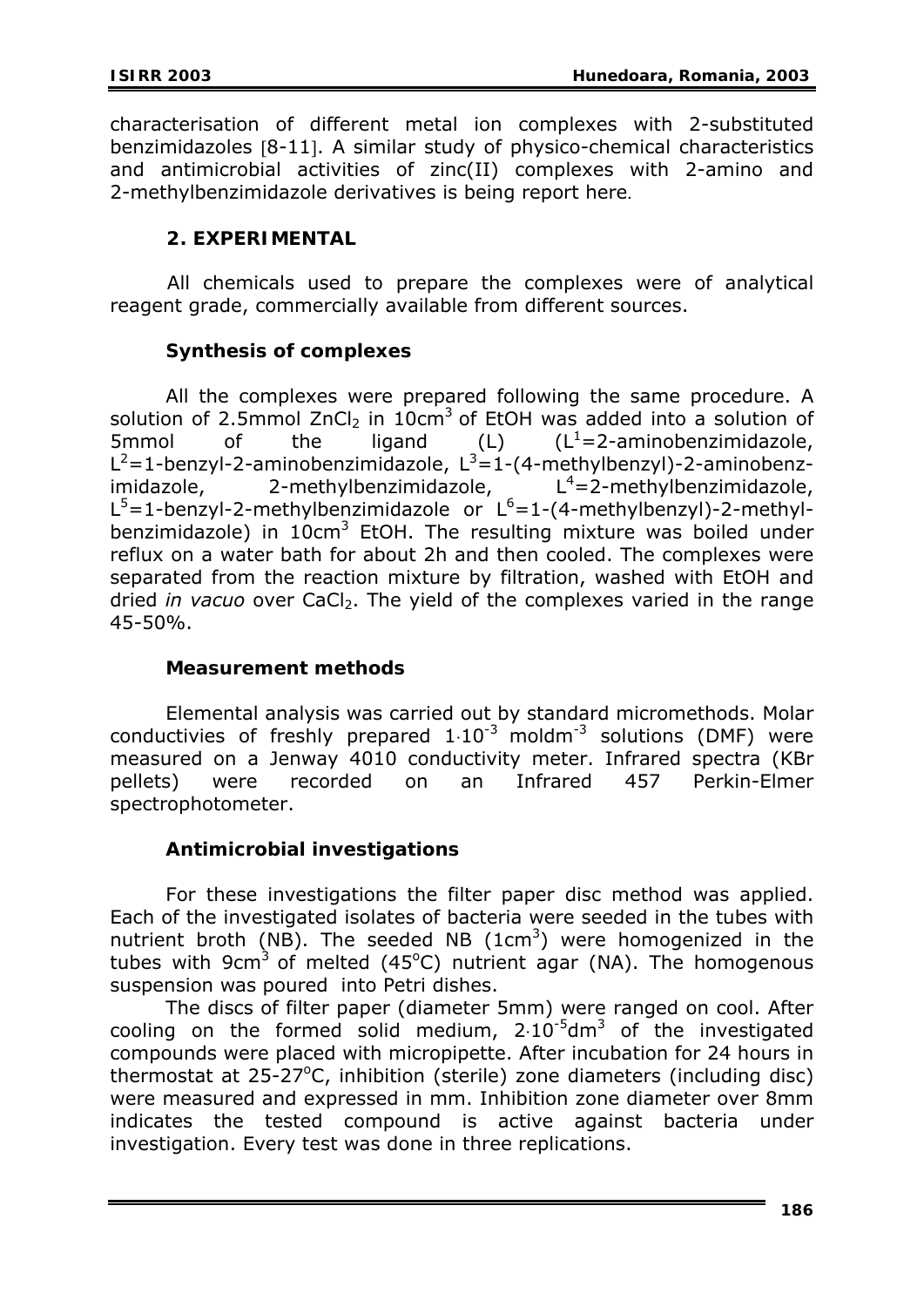The antimicrobial activities of the investigated compounds were tested against four strains of bacteria (*Pseudomonas aeruginosa, Staphylococcus aureus, Bacillus sp., Saccharomyces cerevisiae and Sarcina lutea*). In parallel with antimicrobial investigations of Zn(II) complexes, all ligands were tested too, as well as the pure solvent. The concentration of each solution was  $5·10^{-2}$ moldm<sup>-3</sup>. Commercial DMF was employed to dissolve the tested samples.

## **3. RESULTS AND DISCUSSION**

 The elemental analysis of complexes and molar conductance data are summarized in Table1.

| Complex                        | Mr     | Colour | M.p.<br>(°C) | $\lambda_{M}$ * | Metal<br>Found<br>(Calcd.) % |  |  |  |  |
|--------------------------------|--------|--------|--------------|-----------------|------------------------------|--|--|--|--|
| $[Zn(L^{1})_{2}Cl_{2}]$        | 402.28 | white  | 199          | 5.4             | 15.98<br>(16.25)             |  |  |  |  |
| $[Zn(L^2)_2Cl_2]$              | 582.28 | rose   | 195          | 34.2            | 10.97<br>(11.23)             |  |  |  |  |
| $[Zn(L^3)_2Cl_2]$              | 610.28 | white  | 210          | 5.6             | 10.08<br>(10.71)             |  |  |  |  |
| $[Zn(L4)2Cl2]$                 | 400.28 | white  | 220          | 4.4             | 15.87<br>(16.33)             |  |  |  |  |
| $[Zn(L^5)_2Cl_2]\cdot 0.5H_2O$ | 589.28 | white  | 212          | 37.5            | 10.57<br>(11.09)             |  |  |  |  |
| $[Zn(L^6)_2Cl_2] \cdot H_2O$   | 626.28 | white  | 218          | 14.4            | 9.96<br>(10.44)              |  |  |  |  |

*Table 1. Some physical characteristics and analytical data of the complexes* 

 $*$  In DMF, 1 mmoldm<sup>-3</sup> solution at 25<sup>o</sup> C; in Scm<sup>2</sup>mol<sup>-1</sup>

All the complexes are sparingly soluble in common organic solvents such as alcohols or acetone, but highly soluble in dimethylformamide and dimethylsulphoxide. The complexes were synthesized in the reaction of warm ethanolic solution of the  $ZnCl<sub>2</sub>$  with  $L^1$ ,  $L^2$ ,  $L^3$ ,  $L^4$ ,  $L^5$  or  $L^6$  in a mole ratio 1:2. It should be noticed that the reaction of all the ligands yielded bis(ligand) complexes.

The molar conductances values of  $L^1$ ,  $L^3$ ,  $L^4$  and  $L^6$  complexes in DMF solutions fall in the range  $4.4$ -14.4Scm<sup>2</sup>mol<sup>-1</sup> (Table 1). The values indicate that the complexes behave as non-electrolytes in DMF [11]. The molar conductances of  $[Zn(L^2)_2Cl_2]$  and  $[Zn(L^5)_2Cl_2] \cdot 0.5H_2O$  in DMF solutions, compared with the values of non-electrolytes are increased. The same values are considerably less compared with the molar conductances of the 1:1 type electrolytes  $(\lambda_M = 65 - 90 \text{ Scm}^2 \text{mol}^{-1})$  [11], which indicates the partial substitution of coordinated anions with solvent molecules.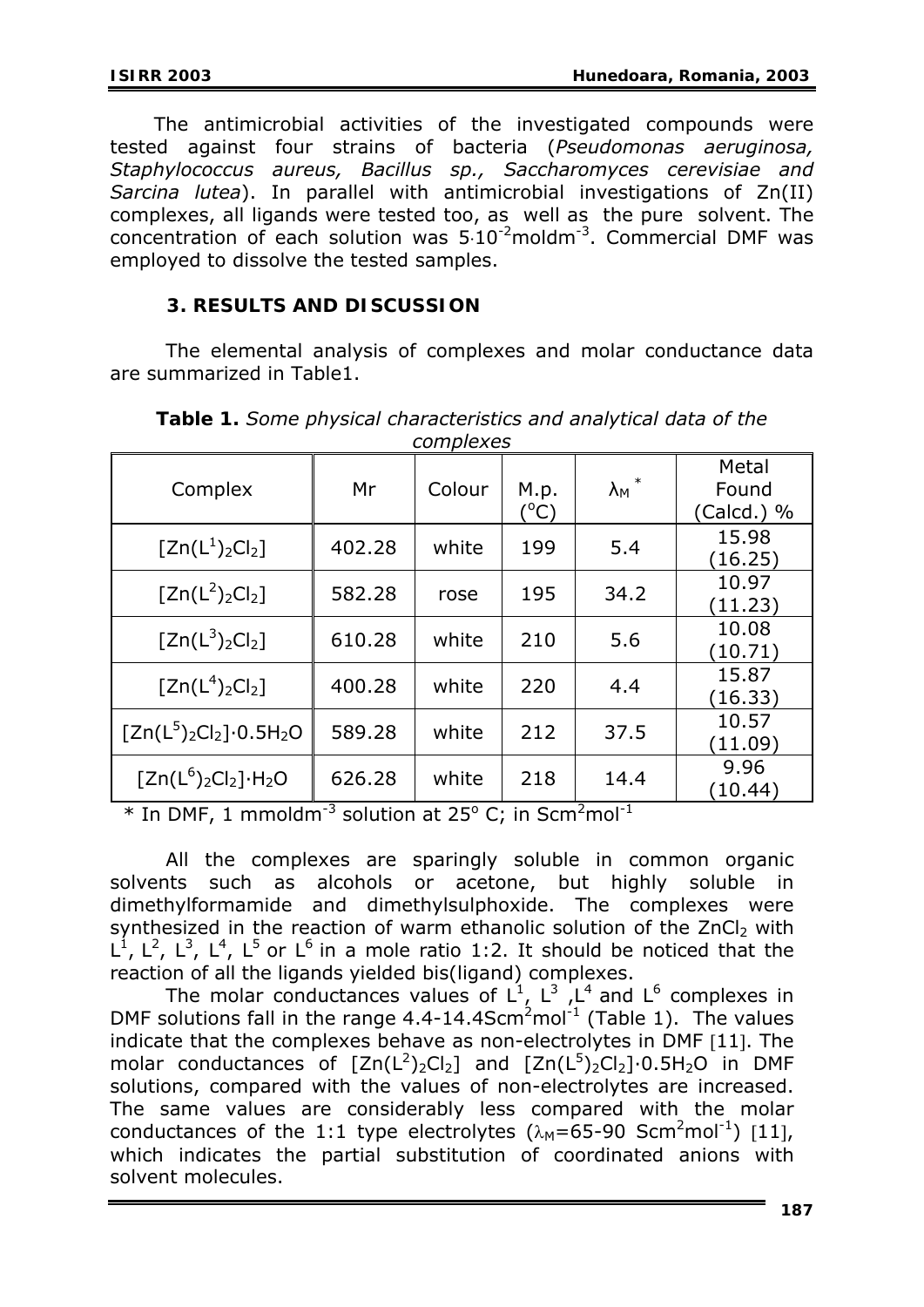## *Infrared spectra*

The infrared spectra of some ligands  $(L^1, L^2$  and  $L^3)$  exhibit band at 3450-3330cm<sup>-1</sup> and ca. 1650cm<sup>-1</sup>, assigned to  $v(NH_2)$  and  $\delta(NH_2)$  of the benzimidazole ring, respectively [7]. The band appearing at about 1550cm<sup>-1</sup>, for all the ligands, may be assigned to  $v(C=N)$  vibrations [7]. Substituted phenyl group shows ring vibrations at 1485 and 740  $cm^{-1}$ . The infrared spectra of the complexes investigated are similar to those of the corresponding ligands.

An upward shift  $(5{\text -}15cm^{-1})$  of  $v(C=N)$  in the IR spectra of the complexes as compared to theirs values in the free ligands, suggests coordination through pyridine nitrogen of benzimidazoles [1]. The bands due to  $v(NH_2)$  and  $\delta(NH_2)$  in the complexes are shifted to lower frequency in all the complexes. These shifts may be indicative of present hydrogen bonding [1]. The other bands in the spectrum of each complex are similar to those in the corresponding ligand spectrum except for slight shifts in their positions and changes in their intensities due to coordination.

The presented results (molar conductivity and IR spectra) suggest that all the complexes are tetrahedral which is realized by participation of the pyridine nitrogen of two organic ligand molecules and two chloride anions.

## *Antimicrobial investigations*

 All the complexes were screened for their antimicrobial activities against *Pseudomonas aeruginosa, Staphylococcus aureus, Bacillus sp., Saccharomyces cerevisiae* and *Sarcina lutea..* The relevant data are presented in Table 2.

From the data, it is evident that the most active ligand is 1-(4-methylbenzyl)-2-aminobenzimidazole  $(L^3)$ , as well as its zinc(II) complex  $([Zn(L^3)_2Cl_2])$ . In the case of the 2-methylbenzimidazole derivatives all the compounds are not antimicrobial active, except 1-(4-methylbenzyl)-2-methylbenzimidazole  $(L^6)$  and its zinc(II) complex. On comparing the biological activity of the ligands and theirs complexes, it was found that some complexes are more effective against the bacteria. The higher activity of the complexes, as compared to the free ligands, can be understood in terms of the chelation theory. This theory explains that a decrease in the polarizability of the metal could enhance the lipophilicity of the complexes.

From the results, it can be concluded that amino group at position 2 of the benzimidazole ring, as well as methyl group at position 4 of the benzyl substituent increase the general antibacterial activity of the relevant benzimidazoles.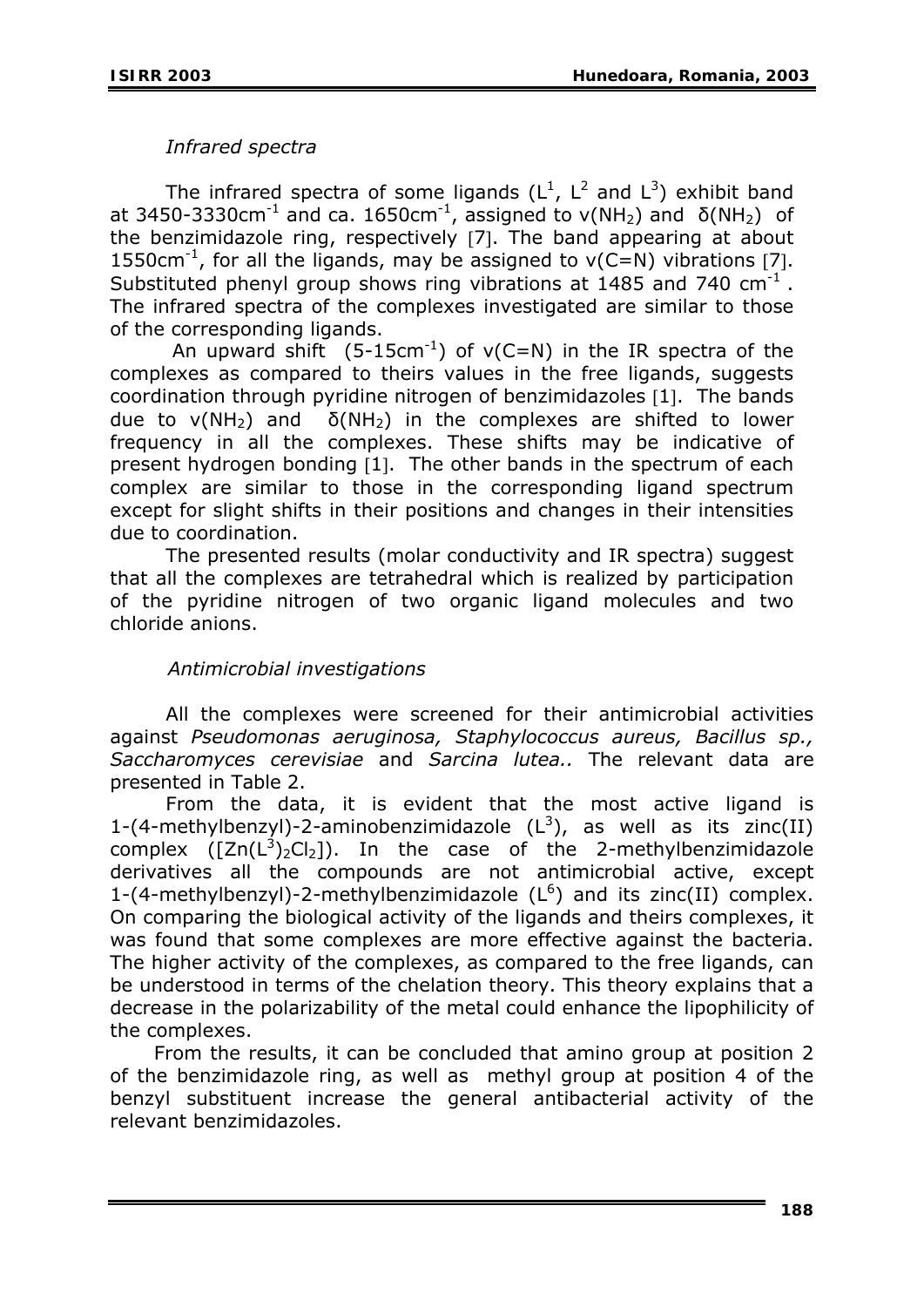| CUTTULCACS                                          |          |                 |                 |         |         |  |  |  |  |  |
|-----------------------------------------------------|----------|-----------------|-----------------|---------|---------|--|--|--|--|--|
| Compound                                            | Pseud.   | Staph.          | <b>Bacillus</b> | Sacch.  | Sarcina |  |  |  |  |  |
|                                                     | aerugin. | aureus.         | sp.             | cerevis | lutea   |  |  |  |  |  |
|                                                     | $\div$   | Ø               | Ø               | Ø       | Ø       |  |  |  |  |  |
| $\left[\text{Zn}(\mathsf{L}^1)_2\text{Cl}_2\right]$ | $++++$   | $++++$          | $++++$          | $++++$  | $++$    |  |  |  |  |  |
|                                                     | $+/-$    | $++$            | $++$            | $+/-$   | $+/-$   |  |  |  |  |  |
| $[2n(L^{2})_{2}Cl_{2}]$                             | $++++$   | $++++$          | $++++$          | Ø       | $++$    |  |  |  |  |  |
|                                                     | $++++$   | $++++$          | $+++$           | $+/-$   | $++++$  |  |  |  |  |  |
| $[Zn(L^3)_2Cl_2]$                                   | $++++$   | $++++$          | $+++++$         | $+++$   | $+++++$ |  |  |  |  |  |
|                                                     | $+/-$    | Ø               | Ø               | Ø       | Ø       |  |  |  |  |  |
| $[Zn(L4)2Cl2]$                                      | $\pm$    | Ø               | Ø               | Ø       | Ø       |  |  |  |  |  |
|                                                     | $+/-$    | Ø               | Ø               | Ø       | Ø       |  |  |  |  |  |
| $\sqrt{[Zn(L^5)_2Cl_2] \cdot 0.5H_2O}$              | $+/-$    | Ø               | Ø               | Ø       | Ø       |  |  |  |  |  |
|                                                     | $++$     | $^{\mathrm{+}}$ | $+ +$           | Ø       | $++++$  |  |  |  |  |  |
| $Zn(L^6)_2Cl_2] \cdot H_2O$                         | $++++$   | $++++$          | $++$            | Ø       | $++++$  |  |  |  |  |  |

*Table 2. Antimicrobial activity of the benzimidazole derivatives and their complexes*

 $\emptyset$  - no activity

+ - low inhibitory activity

++ - middle inhibitory activity

+++ - high inhibitory activity

++++ - very high inhibitory activity

## **4. CONCLUSION**

Zinc(II) with 2-aminobenzimidazole, 1-benzyl-2-aminobenzimidazole, 1-(4-methylbenzyl)-2-aminobenzimidazole, 2-methylbenzimidazole, 1-benzyl-2-methylbenzimidazole and 1-(4-methylbenzyl)-2-methylbenzimidazole formed complexes of the general formula  $[ZnL_2Cl_2] \cdot nH_2O$ ; n=0, 0.5 or 1). All the complexes have a tetrahedral configuration, which is realized by coordination through pyridine nitrogen of one or two organic ligands and two chloride anions.

The results of antimicrobial investigations indicate that the most active ligand is 1-(4-methylbenzyl)-2-aminobenzimidazole  $(L^3)$ , as well as its zinc(II) complex. On comparing the biological activity of the ligands and theirs complexes, it was found that some complexes are more effective against the bacteria. From the results, it can be concluded that amino group at position 2 of the benzimidazole ring, as well as methyl group at position 4 of the benzyl substituent increase the general antibacterial activity of the relevant benzimidazoles.

## **5. REFERENCES**

*[1.] Arali, V.KH, Revankar, V.K., Mahale, V.B. and Kulkarni, P.J.: Cobalt(II), Nickel(II) and Copper(II) with 2-Substitited Benzimidazole Complexes. Transition Met. Chem., pp57-60, Vol. 19, 1994.*